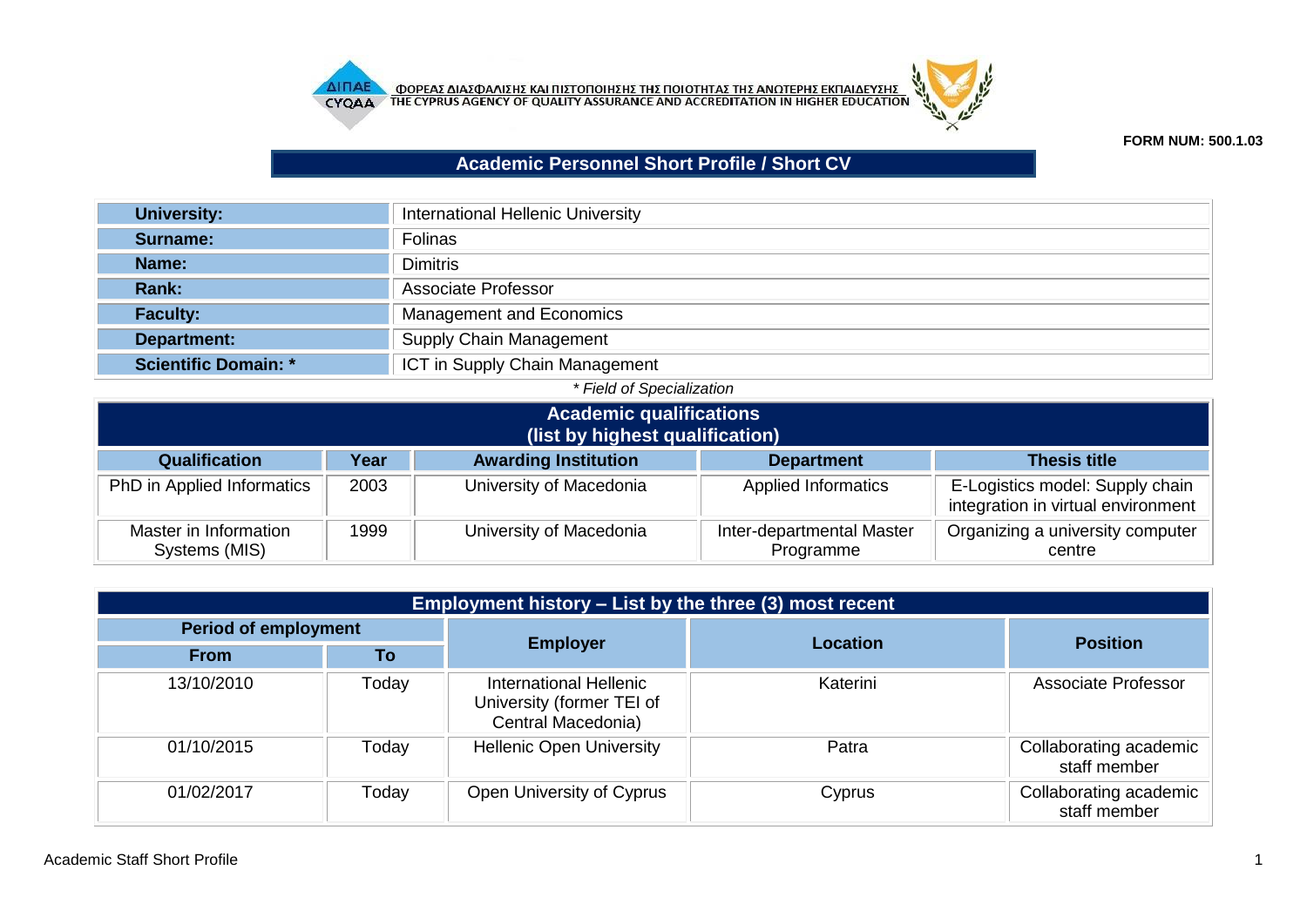| Key refereed journal papers, monographs, books, conference publications etc. List the five (5) more recent and other<br>five (5) selected - (max total 10) |      |                                                                                                                                                             |                                                                                   |                                                                                                     |                            |                |
|------------------------------------------------------------------------------------------------------------------------------------------------------------|------|-------------------------------------------------------------------------------------------------------------------------------------------------------------|-----------------------------------------------------------------------------------|-----------------------------------------------------------------------------------------------------|----------------------------|----------------|
| Ref.<br><b>Number</b>                                                                                                                                      | Year | <b>Title</b>                                                                                                                                                | <b>Other authors</b>                                                              | <b>Journal and</b><br><b>Publisher /</b><br><b>Conference</b>                                       | Vol.                       | <b>Pages</b>   |
| 1                                                                                                                                                          | 2019 | Improving Performances of Polymerase<br>Chain Reaction Laboratories in Nigeria:<br>Using Supply Chain Indicators Through<br>Monitoring and Supportive Visit | T. Faruna                                                                         | <b>Texila International</b><br>Journal of Management                                                | 5                          | $1 - 16$       |
| $\overline{2}$                                                                                                                                             | 2019 | Consideration of Consumer Behaviour on<br><b>Environmental Labelled Agrifood</b><br>Products                                                                | M. Tzitzira, D. Aidonis, A.<br>Konstantoglou, T. Fotiadis                         | Strategic Innovative<br><b>Marketing Springer</b>                                                   | 1 <sup>st</sup><br>Edition |                |
| 3                                                                                                                                                          | 2019 | Evaluation of the Reuse of Packaging in<br>the Food Supply Chain                                                                                            | A. Moisidou, N. Voulgarakis,<br>A. Konstantoglou, E.<br>Kokmotos, S. Anastasiadou | Strategic Innovative<br><b>Marketing Springer</b>                                                   | 1 <sup>st</sup><br>Edition |                |
| 4                                                                                                                                                          | 2018 | <b>Green Supply Chain Management</b>                                                                                                                        | Ch. Achillas, D. Aidonis, D.<br><b>Bochtis</b>                                    | Routledge Publications                                                                              | 1 <sup>st</sup><br>Edition |                |
| 5                                                                                                                                                          | 2018 | <b>Confronting Pharmaceutical Products</b><br>Selection Criteria: A comparative survey<br>of consumers in Greece, France and<br><b>Bulgaria</b>             | M. Dimoula, T. Fotiadis, P.<br>Chatzoglou, A. Gasteratos                          | International Journal of<br><b>Business and</b><br><b>Economic Sciences</b><br>and Applied Research | 11                         | 22-35          |
| 6                                                                                                                                                          | 2018 | Containers in ports can be tracked<br>smartly: Lessons learned from a case<br>study                                                                         |                                                                                   | International Journal of<br><b>Applied Logistics</b>                                                | $\boldsymbol{9}$           | 39-52          |
| $\overline{7}$                                                                                                                                             | 2017 | Just-In-Time theory - The panacea to<br>business success?                                                                                                   | T. Fotiadis, D. Coudounaris                                                       | International Journal of<br>Value Chain<br>Management                                               | 8                          | $171 -$<br>190 |
| 8                                                                                                                                                          | 2017 | Marketing and Supply Chain<br>Management: A Systemic Approach                                                                                               | T. Fotiadis                                                                       | <b>Routledge Publications</b>                                                                       | 1 <sup>st</sup><br>Edition |                |
| 9                                                                                                                                                          | 2015 | Life Cycle Assessment of olive oil<br>production in Greece                                                                                                  | P. Tsarouhas, Ch. Achillas,<br>D. Aidonis, V. Maslis                              | Journal of Cleaner<br>Production                                                                    | 93                         | 75-83          |
| 10                                                                                                                                                         | 2012 | Estimating the impact of ERP on the<br>logistics system                                                                                                     | E. Daniel                                                                         | International Journal of<br><b>Information Systems</b><br>and Supply Chain<br>Management            | 8                          | $1 - 14$       |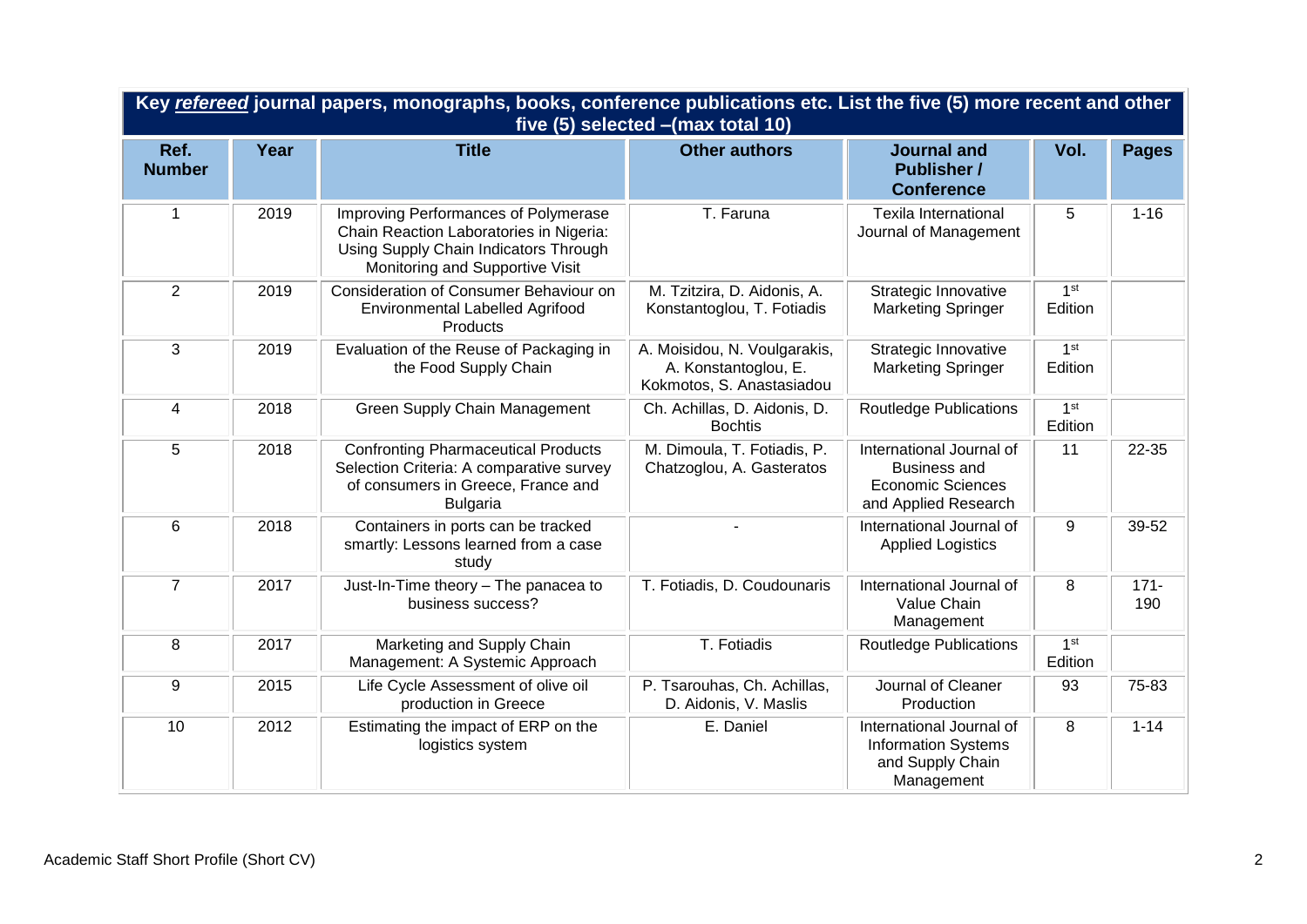| Exhibitions (where applicable). List the five (5) more recent and other five (5) selected.<br>(max total 10) |             |              |                              |           |                           |
|--------------------------------------------------------------------------------------------------------------|-------------|--------------|------------------------------|-----------|---------------------------|
| <b>Ref. Number</b>                                                                                           | <b>Date</b> | <b>Topic</b> | <b>International / Local</b> | Location* | <b>Role in Exhibition</b> |
|                                                                                                              |             |              |                              |           |                           |
| 2                                                                                                            |             |              |                              |           |                           |
| 3                                                                                                            |             |              |                              |           |                           |
| 4                                                                                                            |             |              |                              |           |                           |
| 5                                                                                                            |             |              |                              |           |                           |
| 6                                                                                                            |             |              |                              |           |                           |
|                                                                                                              |             |              |                              |           |                           |
| 8                                                                                                            |             |              |                              |           |                           |
| 9                                                                                                            |             |              |                              |           |                           |
| 10                                                                                                           |             |              |                              |           |                           |

## \**Specify venue, geographic location etc*

|                       | Research Projects. List the five (5) more recent and other five (5) selected<br>(max total 10) |                                                                                                                                                             |                                                                                                                                                       |                          |  |
|-----------------------|------------------------------------------------------------------------------------------------|-------------------------------------------------------------------------------------------------------------------------------------------------------------|-------------------------------------------------------------------------------------------------------------------------------------------------------|--------------------------|--|
| Ref.<br><b>Number</b> | <b>Date</b>                                                                                    | <b>Title</b>                                                                                                                                                | <b>Funded by</b>                                                                                                                                      | <b>Project Role*</b>     |  |
|                       | 15/2/2019-<br>today                                                                            | COntinuity of care in MEtabolic diseases<br>through modern TECHnology                                                                                       | <b>INTERREG IPA Cross Border Cooperation</b><br>Programme "Greece - The former Yugoslav<br>Republic of Macedonia 2014-2020                            | Technical<br>Coordinator |  |
| 2                     | $1/12/2018$ -<br>today                                                                         | Integrated Operations Center for Providing<br>Humanitarian Assistance                                                                                       | <b>INTERREG IPA Cross Border Cooperation</b><br>Programme "Greece - The former Yugoslav<br>Republic of Macedonia 2014-2020                            | Research Team<br>Member  |  |
| 3                     | $1/11/2018$ -<br>today                                                                         | Innovative Services in Warehouse<br>Management Systems (WMS) with Optical<br>Positioning and Augmented Reality (AR)<br><b>Optical Positioning (VPS)</b>     | General Secretariat for Research and<br>Development                                                                                                   | Research Team<br>Member  |  |
| 4                     | $1/1/2013-$<br>30/4/2016                                                                       | Innovation Capacity Building by Strengthening<br>Expertise and Research in the Design,<br>Planning and Operations of Green Agrifood<br><b>Supply Chains</b> | Unlocking and developing the Research<br>Potential of research entities in the EU's<br>Convergence regions and Outermost regions<br>REGPOT-2012-2013- | Logistics Expert         |  |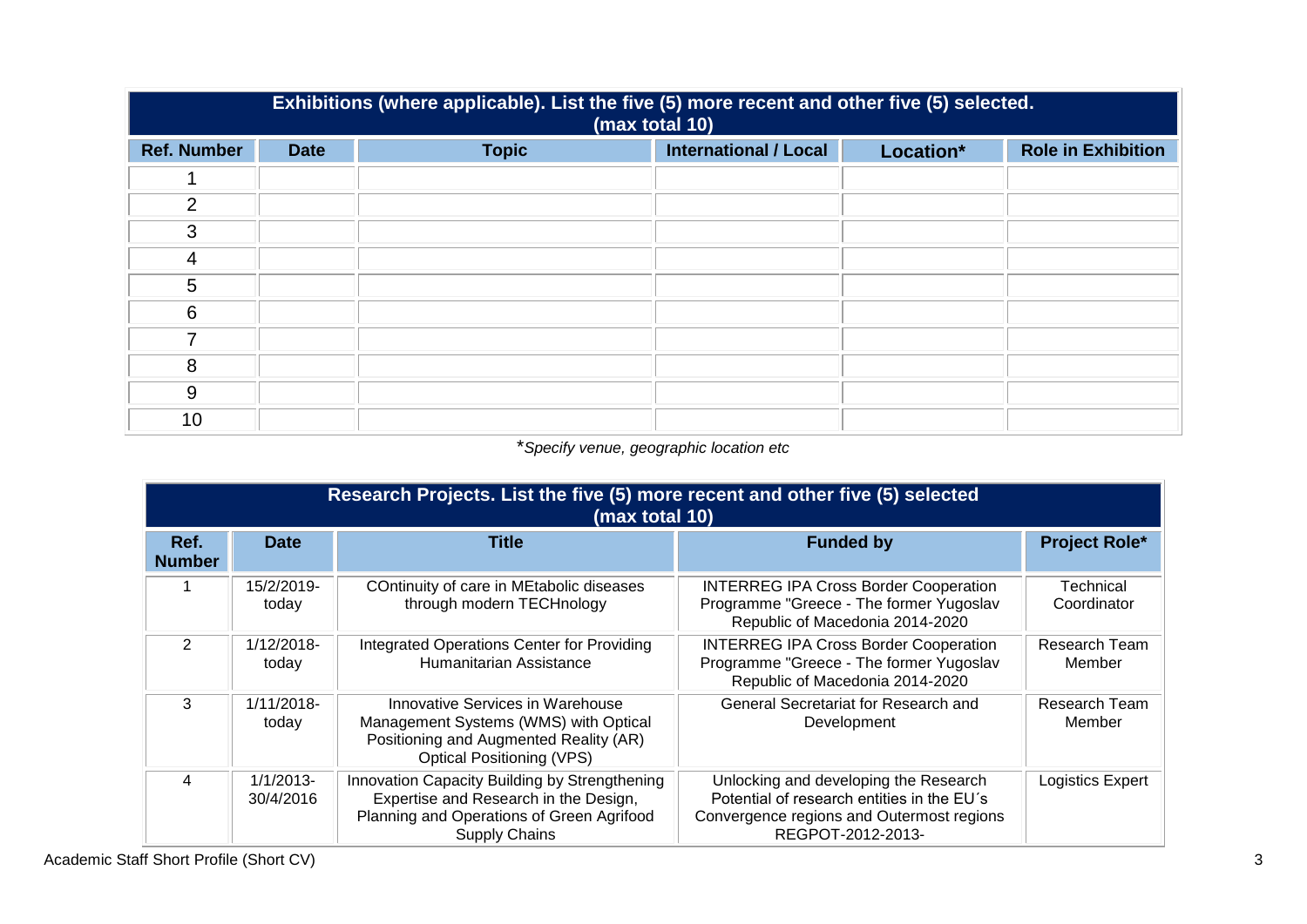| 5  | $1/1/2013-$<br>30/4/2015  | <b>SEcuring TRansit CONtainer</b>                                                          | Programme Black Sea Basin 2007-2013                                                                          | <b>Project Manager</b>           |
|----|---------------------------|--------------------------------------------------------------------------------------------|--------------------------------------------------------------------------------------------------------------|----------------------------------|
| 6  | 2/4/2012-<br>31/3/2015    | Implementation of Green Development in<br><b>Agrifood Supply Chains</b>                    | General Secretariat for Research and<br>Development                                                          | Research Team<br>Member          |
|    | 17/9/2010-<br>31/8/2012   | Modeling of Logistics Processes at the<br>Agribusiness Supply Chain                        | <b>ATEITH</b>                                                                                                | <b>Research Team</b><br>Member   |
| 8  | 19/12/2012-<br>28/2/2013  | Reengineering Administrative Processes of<br><b>ATEI Thessaloniki</b>                      | ATEITh                                                                                                       | <b>Scientific</b><br>Coordinator |
| 9  | 10/5/2006-<br>10/11/2017  | Design and development of an integrated<br>traceability web platform for the food industry | MIK3 Informatics                                                                                             | Research Team<br>Member          |
| 10 | 10/10/2004-<br>10/10/2006 | Pre-Incubator Accelerator (ViPia)                                                          | Programme Leonardo Da Vinci / Community<br>Vocational Training Action Programme /<br>Second phase: 2000-2006 | <b>Research Team</b><br>Member   |

*\*Project Role: i.e. Scientific/Project Coordinator, Research Team Member, Researcher, Assistant Researcher, other*

|                       | Consulting Services and/or Participation in Councils / Boards/ Editorial Committees.<br>List the five (5) more recent |                                                                     |                                     |                                                     |  |
|-----------------------|-----------------------------------------------------------------------------------------------------------------------|---------------------------------------------------------------------|-------------------------------------|-----------------------------------------------------|--|
| Ref.<br><b>Number</b> | <b>Period</b>                                                                                                         | <b>Organization</b>                                                 | <b>Title of Position or Service</b> | <b>Key Activities</b>                               |  |
|                       | 25/10/2017-<br>today                                                                                                  | Greek Logistics Association of<br><b>Northern Greece</b>            | Vice-president, Research            | Preparation of workshops and<br>reserarch proposals |  |
| $\mathcal{P}$         | $1/3/2016$ -<br>1/3/2018                                                                                              | Union of Hellenic Scientists for<br>Protypation and Standardization | <b>Financial Manager</b>            | Research projects manager                           |  |
| 3                     |                                                                                                                       |                                                                     |                                     |                                                     |  |
| 4                     |                                                                                                                       |                                                                     |                                     |                                                     |  |
| 5                     |                                                                                                                       |                                                                     |                                     |                                                     |  |